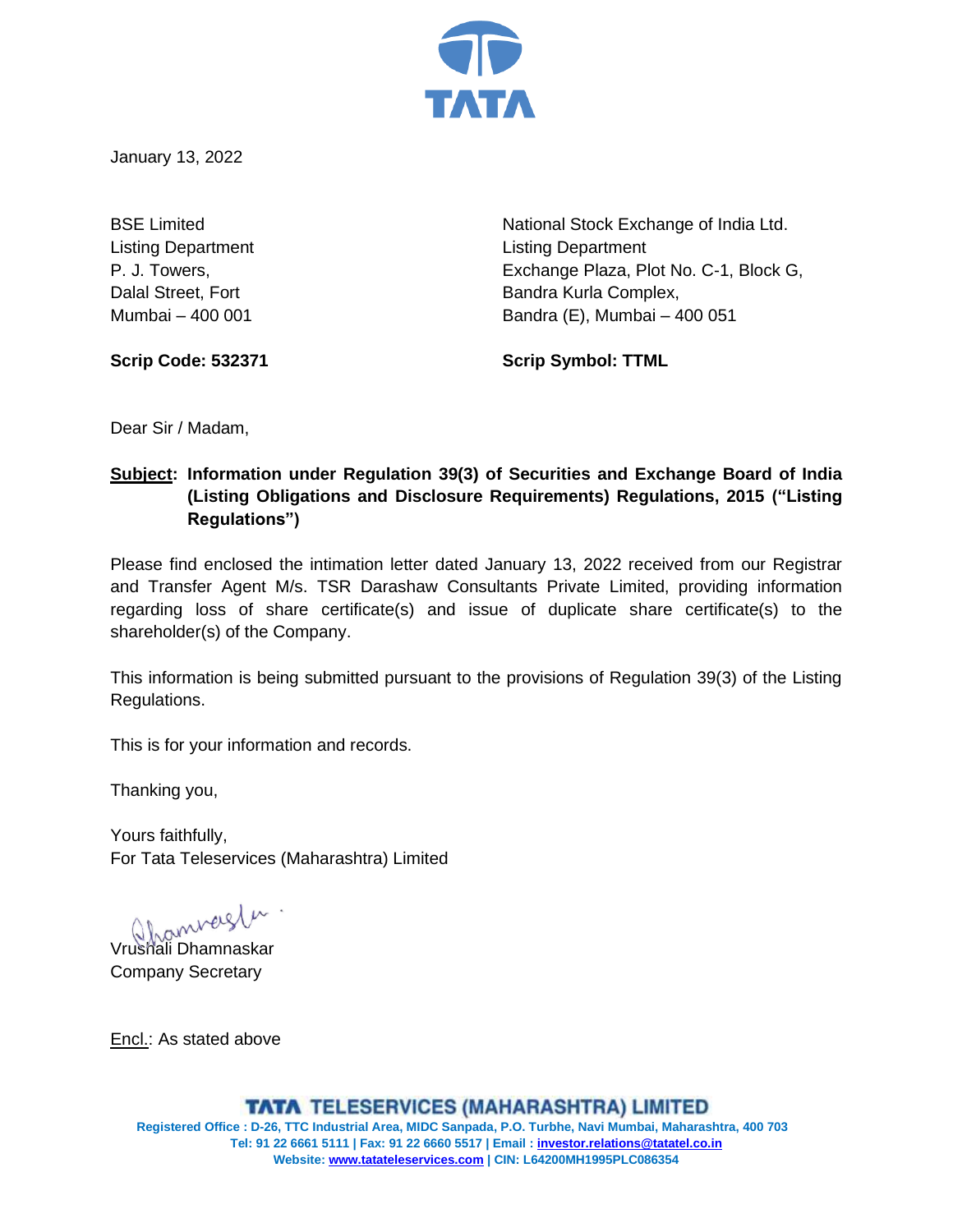

National Stock Exchange of India Ltd. Date :-13/01/2022 **Exchange Plaza Plot No.c-1, G-Block IFB Centre Bandra-Kurla Complex Bandra (East), Mumbai 400051 Maharashtra India**

**Attn : The Secretary of Stock Exchange**

Dear Sir[s]/Madam,

UNIT : Tata Teleservices (Maharashtra) Limited RE : LOSS OF SHARE CERTIFICATES.

We have to advise you to place the appended Notice regarding loss of Certificate[s] for attention of the Members of the Exchange, with instructions that they communicate to us immediately if they are in a position to give us information relating to any transaction or whereabouts of the original certificate[s].

## **This is computer generated letter and does not require signature.**

**TSR DARASHAW CONSULTANTS PRIVATE LIMITED**

(Subsidiary of Link Intime India Private Limited) C-101, 1st Floor, 247 Park, Lal Bahadur Shastri Marg, Vikhroli (West), Mumbai - 400083 CIN - U74999MH2018PTC307859 Tel.: +91 22 6656 8484 Fax : +91 22 6656 8494 E-mail [: csg-unit@tcplindia.co.in](mailto:csg-unit@tcplindia.co.in) Website [: https://www.tcplindia.co.in](https://www.tcplindia.co.in/)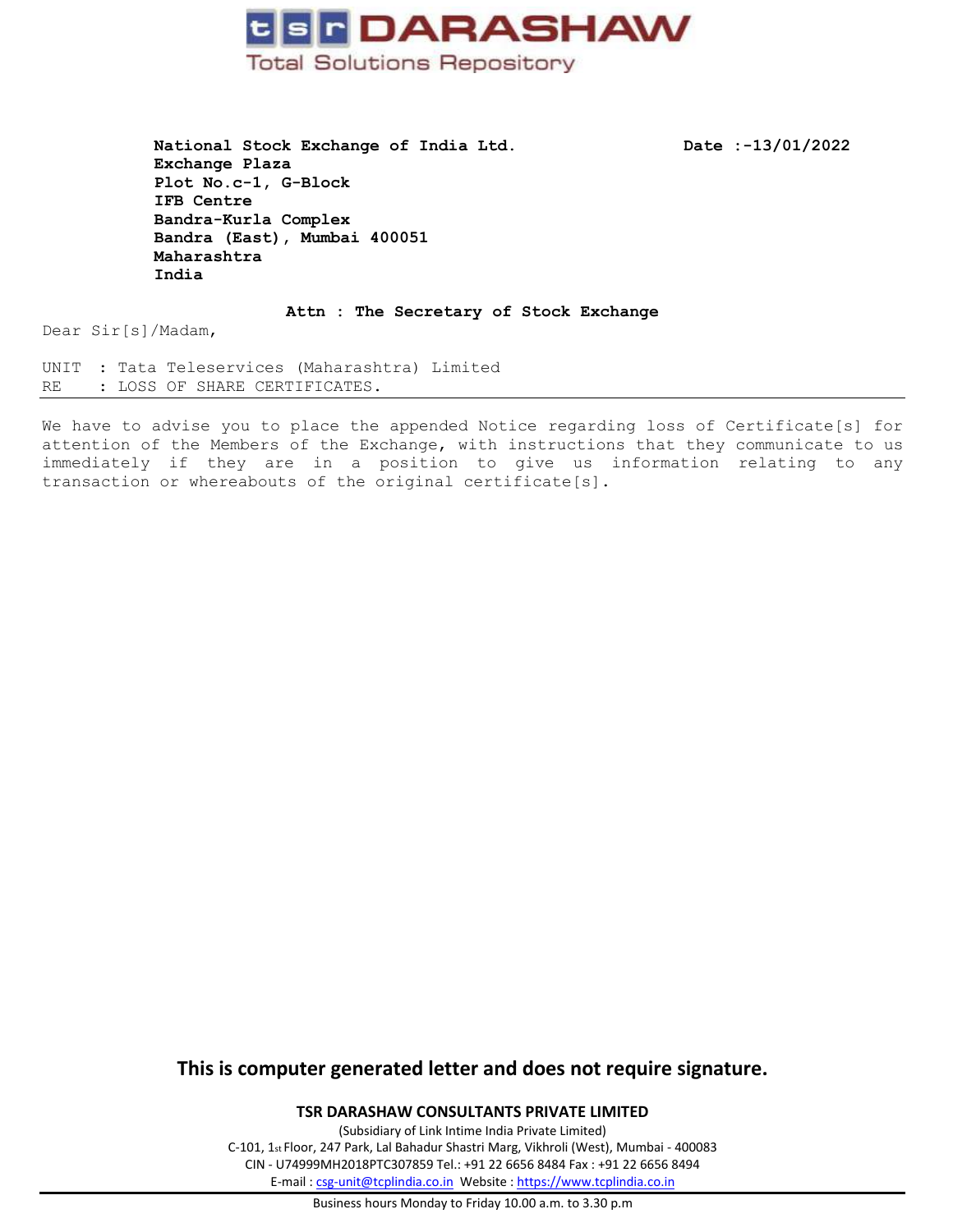

### **NOTICE Tata Teleservices (Maharashtra) Limited Regd. Off : D-26, TTC INDUSTRIAL AREA MIDC SANPADA P.O TURBHE NAVI MUMBAI MAHARASHTRA 400703**

NOTICE is hereby given that the certificate[s] for the under mentioned securities of the Company has / have been lost / mislaid and holder[s] of the said securities has/have applied to the Company to issue duplicate certificate[s]. Any person who has a claim in respect of the said securities should lodge such claim with the Company at the Registered Office, within 15 days from this date, else the Company will proceed to issue duplicate certificate[s] without further intimation.

| Folio No.  | Name of the holders (Inc Joint Holders) | Shares of Rs. | Certificate | Distinctive Nos.      |
|------------|-----------------------------------------|---------------|-------------|-----------------------|
|            |                                         | 10.00/- each  | No.         |                       |
| HMG0031059 | GAJANAN GURUNATHARAO PATTAR,            | 66            | 211533      | 1897425885-1897425950 |
|            | <b>VINAYAK GURUNATHARAO PATTAR</b>      |               |             |                       |
|            |                                         | 100           | 104201      | 1393772862-1393772961 |
|            |                                         | 100           | 104202      | 1393772962-1393773061 |
|            |                                         | 100           | 104203      | 1393773062-1393773161 |
|            |                                         | 100           | 104204      | 1393773162-1393773261 |
|            |                                         | 100           | 104205      | 1393773262-1393773361 |

**Date :- 13/01/2022**

**Place :- Mumbai**

**This is computer generated letter and does not require signature.**

**TSR DARASHAW CONSULTANTS PRIVATE LIMITED**

(Subsidiary of Link Intime India Private Limited) C-101, 1st Floor, 247 Park, Lal Bahadur Shastri Marg, Vikhroli (West), Mumbai - 400083 CIN - U74999MH2018PTC307859 Tel.: +91 22 6656 8484 Fax : +91 22 6656 8494 E-mail [: csg-unit@tcplindia.co.in](mailto:csg-unit@tcplindia.co.in) Website [: https://www.tcplindia.co.in](https://www.tcplindia.co.in/)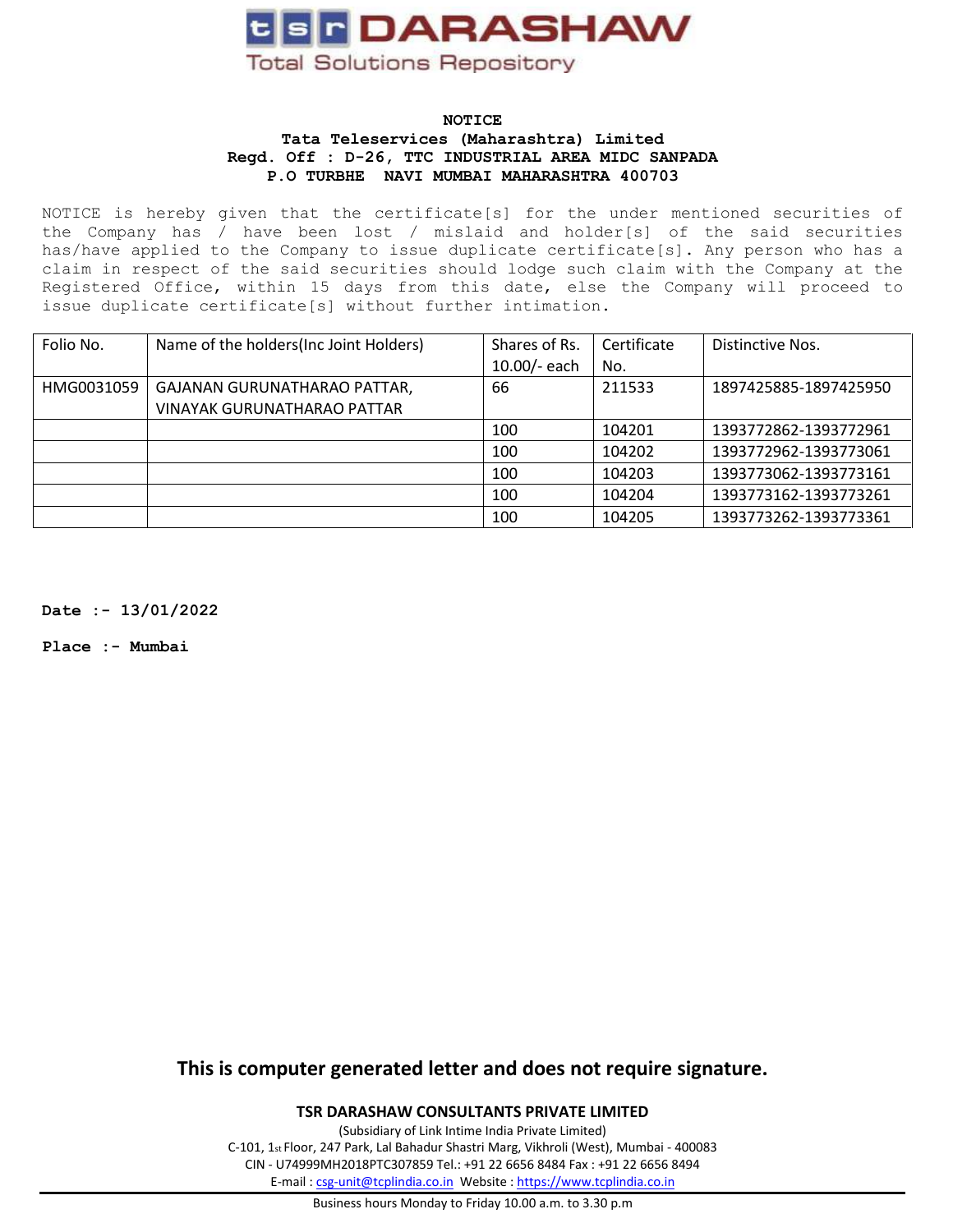

**BSE LIMITED** Date :- 13/01/2022 **PHIROZE JEEJEEBHOY TOWERS DALAL STREET FORT MUMBAI MAHARASHTRA INDIA 400001** 

#### **Attn : The Secretary of Stock Exchange**

Dear Sir[s]/Madam,

UNIT : Tata Teleservices (Maharashtra) Limited RE : LOSS OF SHARE CERTIFICATES.

We have to advise you to put the appended Notice regarding loss of Certificate[s] for attention of the Members of the Exchange, with instructions that they communicate to us immediately if they are in a position to give us information relating to any transaction or whereabouts of the original certificate[s].

## **This is computer generated letter and does not require signature.**

**TSR DARASHAW CONSULTANTS PRIVATE LIMITED**

(Subsidiary of Link Intime India Private Limited) C-101, 1st Floor, 247 Park, Lal Bahadur Shastri Marg, Vikhroli (West), Mumbai - 400083 CIN - U74999MH2018PTC307859 Tel.: +91 22 6656 8484 Fax : +91 22 6656 8494 E-mail [: csg-unit@tcplindia.co.in](mailto:csg-unit@tcplindia.co.in) Website [: https://www.tcplindia.co.in](https://www.tcplindia.co.in/)